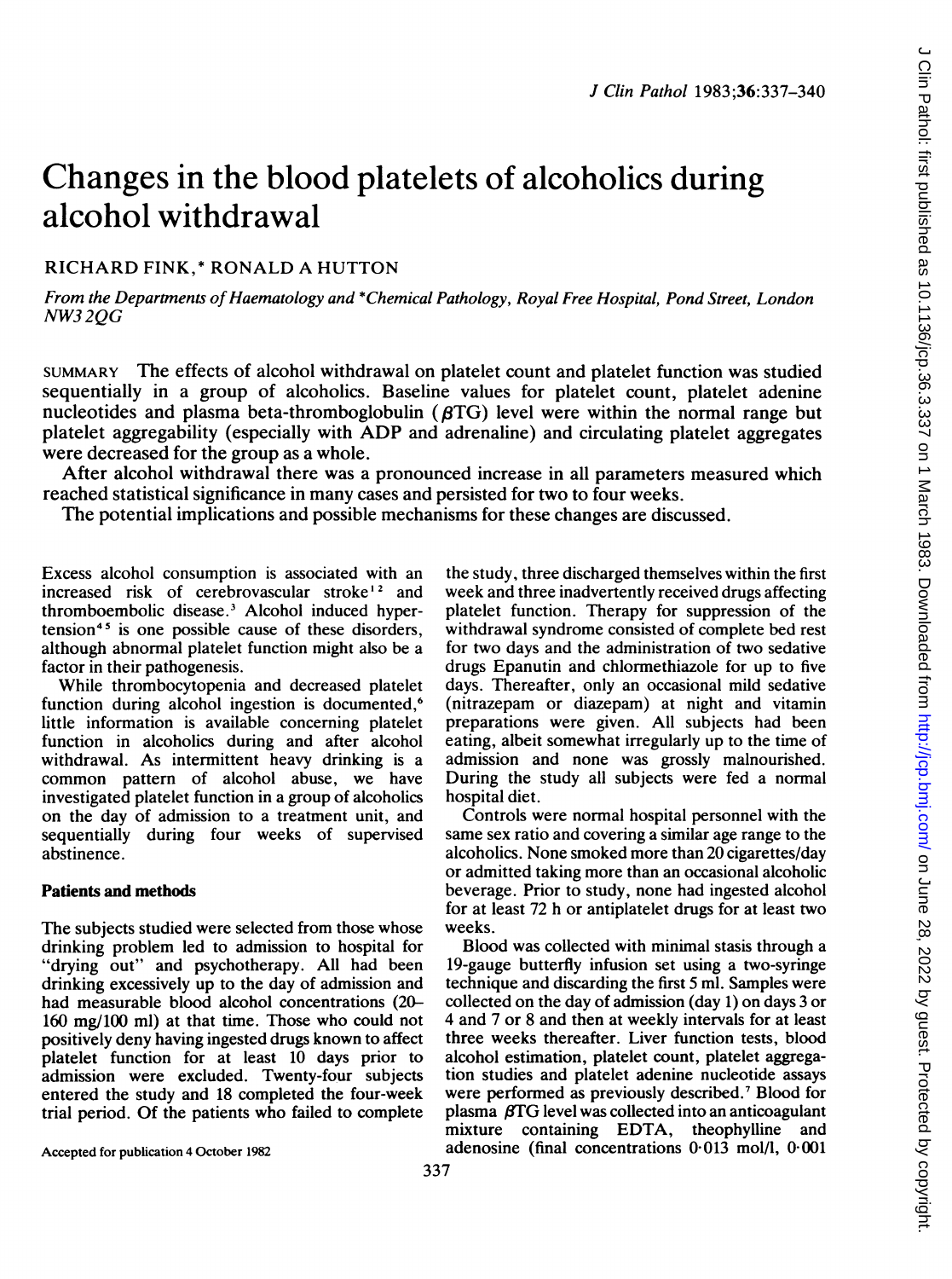mol/l and  $0.002$  mol/l respectively) and measured by a double antibody radioimmunoassay,<sup>8</sup> the second antibody being immobilised on Sepharose 4B.9 Circulating platelet aggregates were measured by the method of Wu and Hoak<sup>10</sup> but enumerating the unclumped platelets in a haemocytometer."

## **Results**

## CLINICAL OBSERVATIONS

One subject had infected cuts on the wrist on admission, which responded to antibiotic therapy over five days. None showed clinical evidence of cirrhosis or hepatitis and although mild to moderate disturbances of liver function were present in most subjects, none was frankly jaundiced. Symptoms of alcohol withdrawal were minimal and were restricted to the first week of the programme. No clinically overt thrombotic lesions developed during the study or were elicited in the previous histories.

### PLATELET STUDIES

Results are shown in the Figure. None of the subjects was thrombocytopenic on admission, but all except two (whose initial counts were high) showed a rise in platelet count which peaked at two weeks and which was significantly raised for the group as a whole at weeks 2 ( $p = 0.001$ ) and 3 ( $p = 0.025$ ).

Platelet aggregability was invariably depressed on admission. The most striking change was the absence of secondary aggregation, although in some cases the primary wave was also reduced. The defect was maximal with adenosine diphosphate (ADP) and adrenaline as agonists but in many cases was also observed with collagen and ristocetin. During the first week after alcohol withdrawal, platelet aggregability was variable. In those whose defect was most marked on admission, improved responses were usually seen. In milder cases, platelet function often decreased initially. However, by seven to 14 days after withdrawal, compared to controls, all subjects had hyperaggregable platelets and again, this was most obvious with ADP and adrenaline where it reached statistical significance ( $p = 0.01$ ). Over the ensuing two to three weeks, platelet aggregability gradually returned towards control values, more or less in line with the platelet count.

Although a few subjects had slightly raised  $\beta$ TG concentrations on admission, results were within the normal range for the group as a whole. After withdrawal, concentrations rose in most cases, often dramatically and mean values remained significantly  $(p = 0.005)$  above normal until week 4, peak concentrations being found at seven to 14 days in different individuals.

On admission, circulating platelet aggregates were



Changes in platelet parameters during alcohol withdrawal.

close to zero and significantly ( $p = 0.002$ ) lower than in controls. During alcohol withdrawal, a significantly increase occurred and the mean level exceeded the normal range (15%) ( $p = 0.001$ ) at weeks 2 and 3. Slightly low concentrations of ATP and ADP were? observed in a few patients initially. Values  $\text{rose}$ steadily over three weeks at which point the totab content was significantly ( $p = 0.01$ ) above baseline. Mean results for total nucleotides and ATP:ADPS<br>ratio were within the normal range throughout ratio were within the normal range throughout.

#### **Discussion**

Discussion<br>We have demonstrated significant increases in  $\frac{60}{67}$ <br>We have demonstrated significant increases in  $\frac{60}{47}$ number of accepted laboratory markers of in vivo $\zeta$ platelet activation in a group of heavy drinkers during alcohol withdrawal. On admission all subjects were alcoholaemic and showed decreased platelet aggreg- $\frac{1}{10}$ ability, but within a few days of commencing withdrawal, increases in platelet count, platele $\overline{\mathbb{Q}}$ aggregability, circulating platelet aggregates and /3 TG concentrations occurred in all subjects. These values peaked significantly above the normal range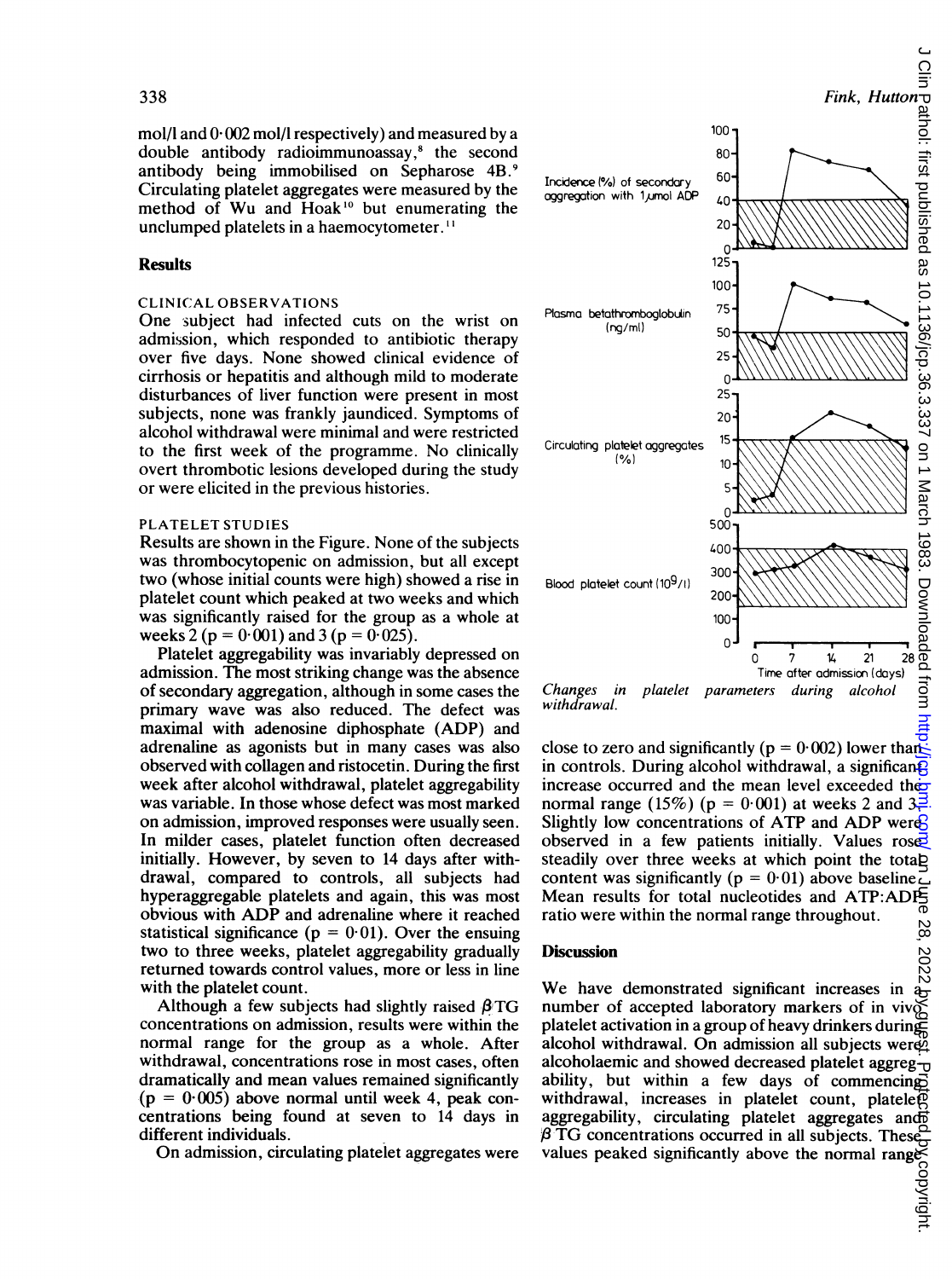but had returned to the reference range by four weeks.

Platelet hyperaggregability, increase of circulating platelet aggregates or  $\overline{B}$  TG concentrations are found in myocardial infarction,'3 transient ischaemic attacks<sup>13</sup> and in conditions such as diabetes mellitus<sup>14</sup> in which an increased risk of thrombosis occurs. The reason why the alcoholics in the present study did not show clinical evidence of thromboembolism could relate to the absence of additional risk factors such as dehydration, congestive cardiac failure or cardiac arrhythmia. Alternatively, subclinical thrombosis may have occurred. The cerebral microcirculation is a possible site for this increased thrombotic activity, as previous studies have shown that cerebral blood flow is reduced by  $30\%$  during alcohol withdrawal.<sup>15</sup>

In contrast to the present study, previous workers have reported deep vein thrombosis and pulmonary embolus in 4/7 alcoholics after admission to hospital, and suggested that these complications were associated with "rebound thrombocytosis" observed seven days after cessation of drinking.<sup>3</sup> Nonalcoholics recovering from an alcoholic binge also appear to be at risk from thrombosis, with a recent study of cerebrovascular accidents in patients under the age of 40 yr, showing that in 15% of cases, illness was preceded by excess alcohol consumption.<sup>16</sup> A high incidence of pulmonary embolus occurs in association with alcoholic cardiomyopathy'" and a significant proportion of normotensive men under the age of 50 yr presenting with cerebral thrombosis have been shown to be heavy drinkers.<sup>2</sup> However, neither of these latter two studies specify whether the thromboembolic episode coincided with drinking or abstinence.

The aetiology of the platelet changes is uncertain. Increased platelet aggregability may be partly attributable to influx into the circulation of newly formed platelets with increased functional potential since it occurred concurrently with rises in platelet count and platelet adenine nucleotides. Since platelet age and size are inversely correlated, this suggestion is in accord with previous work showing increased<br>platelet size during alcohol withdrawal.<sup>18</sup> platelet size during alcohol withdrawal.<sup>18</sup> Catecholamine release can cause platelet activation but the sympathetic response to alcohol withdrawal subsides within two days of abstinence and would not therefore account for changes observed 14 days after cessation of drinking. Similarly, although hypertriglyceridaemia is a common finding in alcoholics, this abnormality generally corrects within four to five days after complete alcohol withdrawal. More speculatively, it has been reported that the intraplatelet level of the aggregation inhibiting prostaglandin PGE, falls to below normal during alcohol withdrawal<sup>19</sup> and this might promote platelet

aggregation. No data on the time course of this phenomenon or of its significance are available and further studies are required.

With regard to our finding of platelet hypoaggregability during alcoholaemia, this is previously described<sup>6</sup> and may be relevant to the observation that moderate levels of alcohol consumption is associated with protection from acute myocardial infarction.20 Unfortunately with larger dosage, cardiovascular mortality increases but it is unknown whether death occurs during alcohol consumption or during withdrawal. If the latter is shown to be the case, then the findings of the present study will prove to be of considerable clinical importance.

We would like to thank Dr DT Wilson and Dr DH Marjot for permission to study subjects under their care and the staff of the Addiction Unit at St Bernard's Hospital for their generous assistance in the organisation of this study.

#### References

- <sup>1</sup> Dyer A, Stamler J, Oglesby P, et al. Alcohol consumption, cardiovascular risk factors and mortality in two Chicago epidemiological studies. Circulation 1977;56:1067-74.
- <sup>2</sup> Lee K. Alcohol and cardiovascular thrombosis in the young. Acta Neurol Scand 1979;59:270-4.
- <sup>3</sup> Häselager EM, Vreeken J. Rebound thrombocytosis after alcohol abuse. A possible factor in the pathogenesis of thromboembolic disease. Lancet 1977;i:774-5.
- Beevers DG. Alcohol and hypertension. Lancet 1977;ii: 114-5.
- <sup>5</sup> Saunders JB, Beevers DG, Paton A. Alcohol induced hypertension. Lancet 1981;ii:653-6.
- 'Cowan DH. Effect of alcohol on haemostasis. Semin Hematol 1980;17: 137-47.
- Hutton RA, Fink R, Wilson DT, Marjot DH. Platelet aggregability during alcohol withdrawal. Clin Lab Haematol 1981 ;3:223-9.
- <sup>8</sup> Bolton AE, Ludlam CA, Moore S, Pepper DS, Cash JD. Three approaches to the radioimmunoassay of human  $\beta$  thromboglobulin. Br J Haematol 1976;33:233-8.
- Cuatrecasas P, Wilchek M, Afinsen CB. Selective enzyme purification by affinity chromatography. Proc Natl Acad Sci USA 1968;61:636-43.
- <sup>10</sup> Wu KK, Hoak JC. A new method for the quantitative detection of platelet aggregates in patients with arterial insufficiency. Lancet 1974;ii:924-6.
- <sup>11</sup> Brecher G, Cronkite EP. Morphology and enumeration of human blood platelets. J Appl Physiol 1950;3:365-77.
- $^{12}$  Hughes A, Daunt S, Vass G, Wickes J. Beta thromboglobulin and myocardial infarction. Seventh International Congress on Thrombosis and Haemostasis. Abstract 850. London, 1979.
- <sup>13</sup> Wu KK, Hoak JC. Increased platelet aggregates in patients with transient ischaemic attacks. Stroke 1975;6:521.
- <sup>14</sup> Sagel J, Colwell JA, Crook L, Laimins M. Increased platelet aggregation in early diabetes mellitus. Ann Intern Med 1975;82:733.
- <sup>15</sup> Berglund M, Bliding G, Bliding A, Risberg J. Reversibility of cerebral dysfunction in alcoholism during the 1st 7 weeks of abstinence-a regional cerebral blood flow study. Acta Psychiatr Scand 1980;Vol 62, suppl 286:119-28.
- <sup>16</sup> Hillbom M, Markku K. Does ethanol intoxication promote brain infarction in young adults? Lancet 1978;ii: 1181-3.